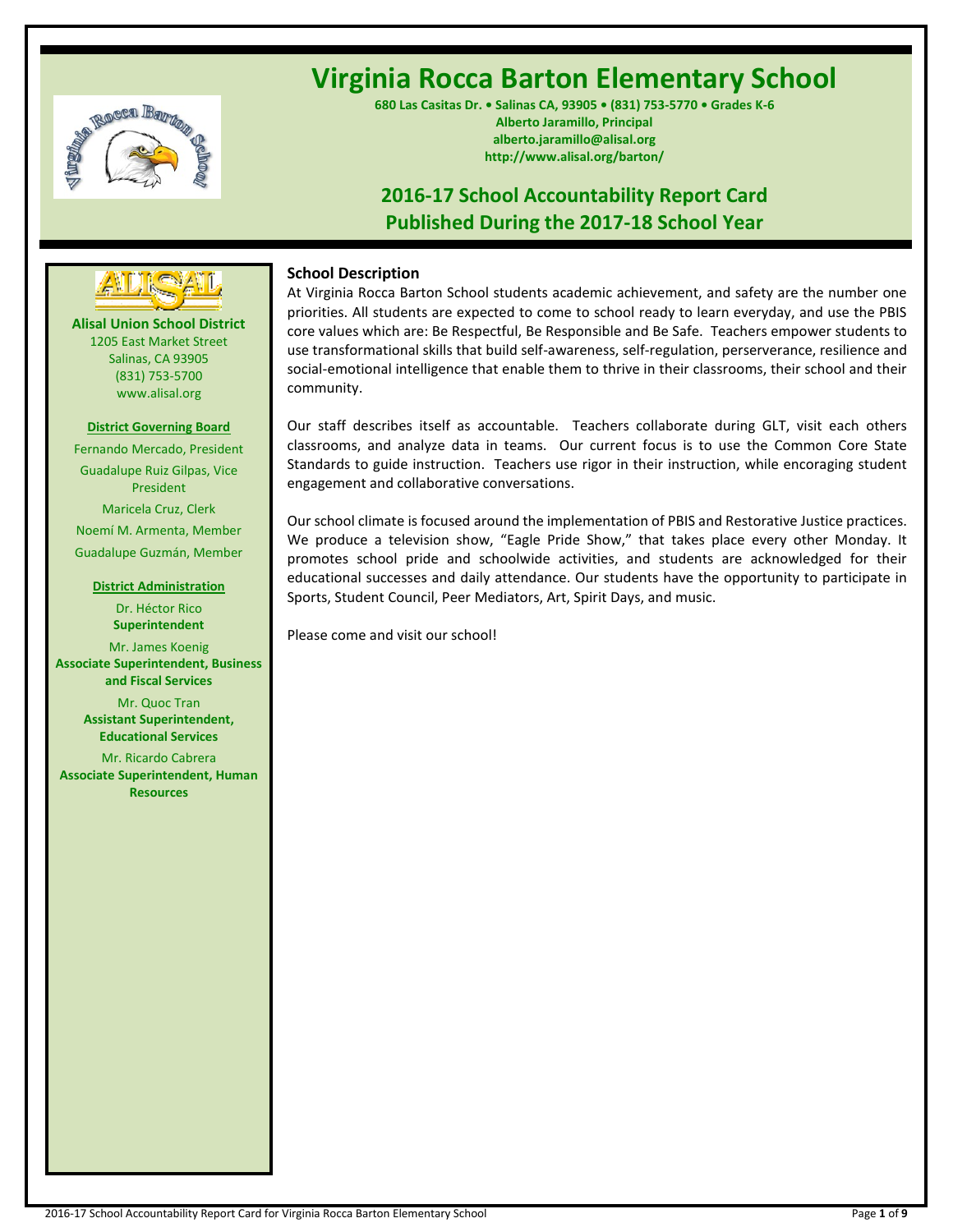# **About the SARC**

By February 1 of each year, every school in California is required by state law to publish a School Accountability Report Card (SARC). The SARC contains information about the condition and performance of each California public school. Under the Local Control Funding Formula (LCFF) all local educational agencies (LEAs) are required to prepare a Local Control and Accountability Plan (LCAP), which describes how they intend to meet annual school-specific goals for all pupils, with specific activities to address state and local priorities. Additionally, data reported in an LCAP is to be consistent with data reported in the SARC.

- For more information about SARC requirements, see the California Department of Education (CDE) SARC Web page at http://www.cde.ca.gov/ta/ac/sa/.
- For more information about the LCFF or LCAP, see the CDE LCFF Web page at http://www.cde.ca.gov/fg/aa/lc/.
- For additional information about the school, parents/guardians and community members should contact the school principal or the district office.

| 2016-17 Student Enrollment by Grade Level       |     |  |  |  |  |
|-------------------------------------------------|-----|--|--|--|--|
| <b>Number of Students</b><br><b>Grade Level</b> |     |  |  |  |  |
| Kindergarten                                    | 128 |  |  |  |  |
| Grade 1                                         | 124 |  |  |  |  |
| Grade 2                                         | 99  |  |  |  |  |
| Grade 3                                         | 113 |  |  |  |  |
| Grade 4                                         | 110 |  |  |  |  |
| Grade 5                                         | 106 |  |  |  |  |
| Grade 6                                         | 109 |  |  |  |  |
| <b>Total Enrollment</b>                         | 789 |  |  |  |  |

| 2016-17 Student Enrollment by Group        |                                    |  |  |  |
|--------------------------------------------|------------------------------------|--|--|--|
| Group                                      | <b>Percent of Total Enrollment</b> |  |  |  |
| <b>Black or African American</b>           | 0                                  |  |  |  |
| American Indian or Alaska Native           | 0                                  |  |  |  |
| Asian                                      | 0.3                                |  |  |  |
| Filipino                                   | 0.1                                |  |  |  |
| <b>Hispanic or Latino</b>                  | 93.4                               |  |  |  |
| <b>Native Hawaiian or Pacific Islander</b> | 0                                  |  |  |  |
| White                                      | 0.1                                |  |  |  |
| <b>Two or More Races</b>                   | 0                                  |  |  |  |
| <b>Socioeconomically Disadvantaged</b>     | 91.4                               |  |  |  |
| <b>English Learners</b>                    | 81.1                               |  |  |  |
| <b>Students with Disabilities</b>          | 6.3                                |  |  |  |
| <b>Foster Youth</b>                        | Ω                                  |  |  |  |

# **A. Conditions of Learning**

#### **State Priority: Basic**

The SARC provides the following information relevant to the State priority: Basic (Priority 1):

- Degree to which teachers are appropriately assigned and fully credentialed in the subject area and for the pupils they are teaching;
- Pupils have access to standards-aligned instructional materials; and
- School facilities are maintained in good repair.

| <b>Teacher Credentials</b>                         |           |           |           |  |  |  |
|----------------------------------------------------|-----------|-----------|-----------|--|--|--|
| Virginia Rocca Barton Elementary School            | $15 - 16$ | $16 - 17$ | $17 - 18$ |  |  |  |
| <b>With Full Credential</b>                        | 32        | 33        | 30        |  |  |  |
| Without Full Credential                            | 3         | 3         | 3         |  |  |  |
| <b>Teaching Outside Subject Area of Competence</b> | 0         | 0         |           |  |  |  |
| <b>Alisal Union School District</b>                | $15 - 16$ | $16 - 17$ | $17 - 18$ |  |  |  |
| <b>With Full Credential</b>                        |           |           | 334       |  |  |  |
| <b>Without Full Credential</b>                     |           |           | 61        |  |  |  |
| Teaching Outside Subject Area of Competence        |           |           | n         |  |  |  |

| Teacher Misassignments and Vacant Teacher Positions at this School |  |  |  |  |  |  |  |  |
|--------------------------------------------------------------------|--|--|--|--|--|--|--|--|
| <b>Virginia Rocca Barton</b><br>$17 - 18$<br>15-16<br>$16 - 17$    |  |  |  |  |  |  |  |  |
| <b>Teachers of English Learners</b>                                |  |  |  |  |  |  |  |  |
| Total Teacher Misassignments                                       |  |  |  |  |  |  |  |  |
| <b>Vacant Teacher Positions</b>                                    |  |  |  |  |  |  |  |  |

\* "Misassignments" refers to the number of positions filled by teachers who lack legal authorization to teach that grade level, subject area, student group, etc. Total Teacher Misassignments includes the number of Misassignments of Teachers of English Learners.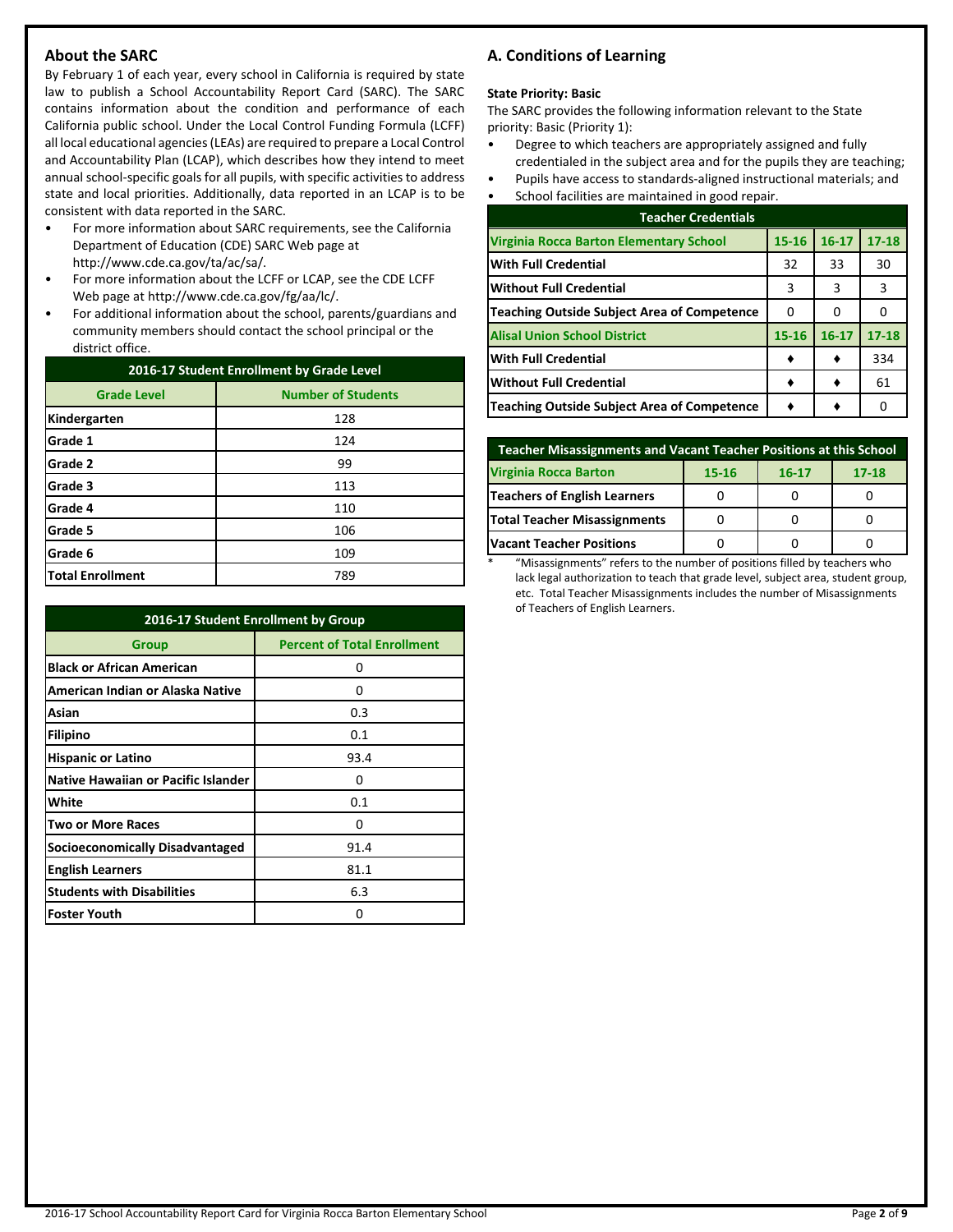# **Quality, Currency, Availability of Textbooks and Instructional Materials (School Year 2017-18)**

In order to support classroom professionals in teaching the Language Arts and Math Common Core State Standards, Engage NY curriculum, in both content areas was recommended and adopted as district curriculum. Both Engage NY Language Arts and Math were piloted and feedback from teachers attested to the ability of these common core resources to meet the requirements of the new common core state standards (CCSS).

In Language Arts:

K-1-2-3 Wonders is used to teacher all Language Arts standards. 4-6 used Engage NY solely to teach all Language Arts standards.

In Math:

At K-6, teachers used both the adopted Everyday Math curriculum and Engage NY Math, selecting one as their primary resource and the other as a secondary resource.

Bilingual Transference classrooms were able to use the Engage NY Math because student materials became available.

|                                     | <b>Textbooks and Instructional Materials</b><br>Year and month in which data were collected: 2014                                             |              |
|-------------------------------------|-----------------------------------------------------------------------------------------------------------------------------------------------|--------------|
| <b>Core Curriculum Area</b>         | <b>Textbooks and Instructional Materials/Year of Adoption</b>                                                                                 |              |
| <b>Reading/Language Arts</b>        | McMillan / McGraw-Hill, Wonders-Adopted 2017<br>Engage New York Language Arts- Adopted 2014<br>McMillan / McGraw-Hill, Treasures-Adopted 2010 |              |
|                                     | The textbooks listed are from most recent adoption:                                                                                           | Yes          |
|                                     | Percent of students lacking their own assigned textbook:                                                                                      | $\mathbf{0}$ |
| <b>Mathematics</b>                  | Engage New York Math-Adopted 2014<br>McMillan / McGraw-Hill,<br>Every Day Math- Adopted 2012                                                  |              |
|                                     | The textbooks listed are from most recent adoption:                                                                                           | Yes          |
|                                     | Percent of students lacking their own assigned textbook:                                                                                      | 0            |
| <b>Science</b>                      | Delta Foss- (Kinder-5th grades) - Adopted 2007<br>McGraw-Hill- (6th grade) - Adopted 2006                                                     |              |
|                                     | The textbooks listed are from most recent adoption:                                                                                           | Yes          |
|                                     | Percent of students lacking their own assigned textbook:                                                                                      | 0            |
| <b>History-Social Science</b>       | McGraw-Hill, Vistas-Adopted 2006                                                                                                              |              |
|                                     | The textbooks listed are from most recent adoption:                                                                                           | Yes          |
|                                     | Percent of students lacking their own assigned textbook:                                                                                      | $\Omega$     |
| <b>Foreign Language</b>             | Not applicable                                                                                                                                |              |
|                                     | The textbooks listed are from most recent adoption:                                                                                           | <b>No</b>    |
|                                     | Percent of students lacking their own assigned textbook:                                                                                      | $\mathbf 0$  |
| Health                              | Not applicable                                                                                                                                |              |
|                                     | The textbooks listed are from most recent adoption:                                                                                           | No           |
|                                     | Percent of students lacking their own assigned textbook:                                                                                      | 0            |
| <b>Visual and Performing Arts</b>   | Not applicable                                                                                                                                |              |
|                                     | The textbooks listed are from most recent adoption:                                                                                           | No           |
|                                     | Percent of students lacking their own assigned textbook:                                                                                      | 0            |
| <b>Science Laboratory Equipment</b> | N/A                                                                                                                                           |              |
|                                     | The textbooks listed are from most recent adoption:                                                                                           | N/A          |
|                                     | Percent of students lacking their own assigned textbook:                                                                                      | 0            |

Note: Cells with N/A values do not require data.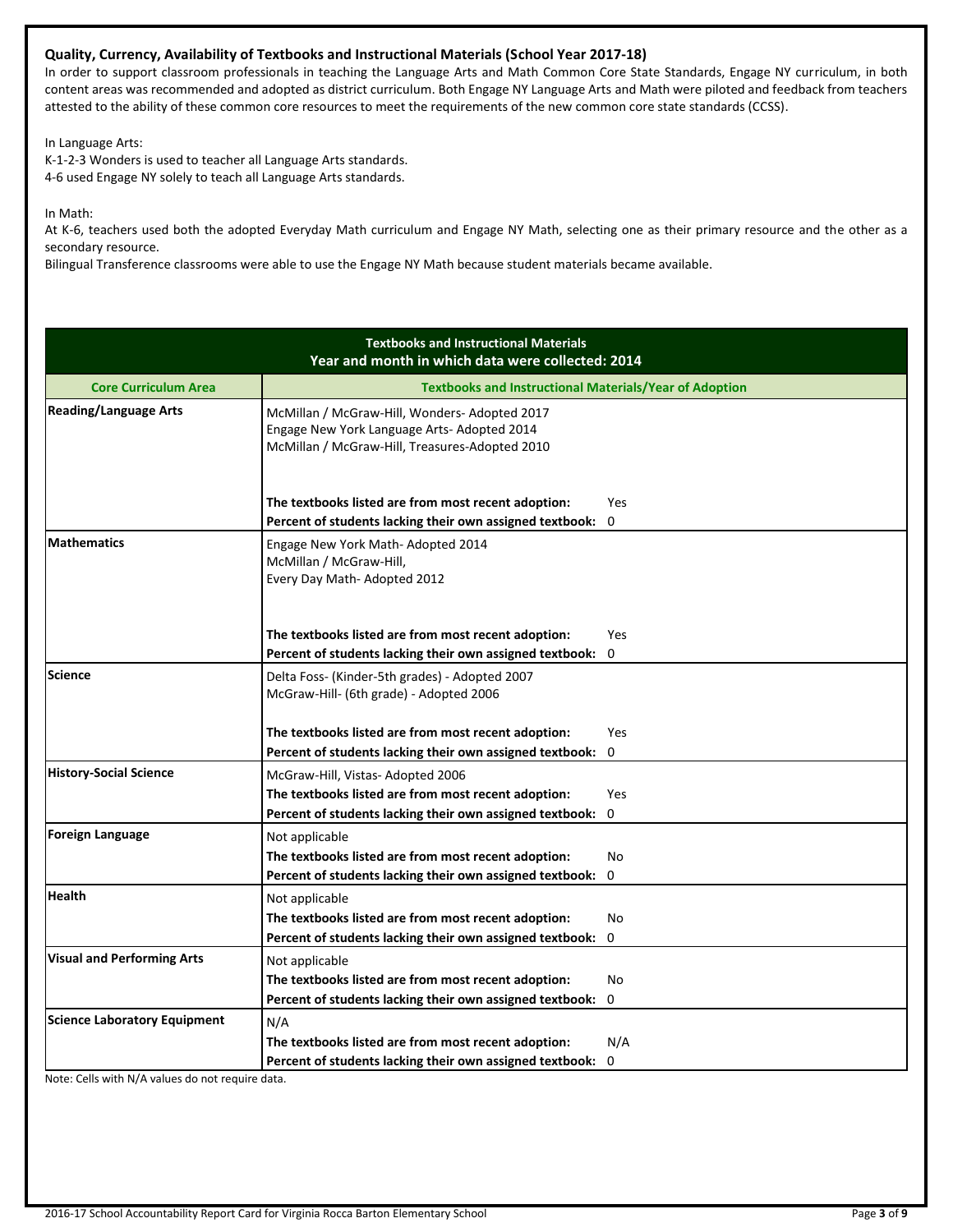# **School Facility Conditions and Planned Improvements (Most Recent Year)**

Virginia Rocca Barton School was built in 1988. The school's basic repair needs are taken care of by the maintenance department.

We have one lead (daytime) custodian and two night custodians who keep our facilities clean. All classrooms and rest rooms are cleaned daily. District maintenance staff members repair major building structural problems, remove graffiti, and maintain landscaping on a regular basis.

| <b>School Facility Good Repair Status (Most Recent Year)</b><br>Year and month in which data were collected: August, 2017 |                  |      |                      |      |                                |
|---------------------------------------------------------------------------------------------------------------------------|------------------|------|----------------------|------|--------------------------------|
| <b>System Inspected</b>                                                                                                   |                  |      | <b>Repair Status</b> |      | <b>Repair Needed and</b>       |
|                                                                                                                           | Good             |      | Fair                 | Poor | <b>Action Taken or Planned</b> |
| <b>Systems:</b><br>Gas Leaks, Mechanical/HVAC, Sewer                                                                      | X                |      |                      |      |                                |
| Interior:<br><b>Interior Surfaces</b>                                                                                     | X                |      |                      |      |                                |
| <b>Cleanliness:</b><br>Overall Cleanliness, Pest/ Vermin Infestation                                                      | X                |      |                      |      |                                |
| Electrical:<br>Electrical                                                                                                 | X                |      |                      |      |                                |
| <b>Restrooms/Fountains:</b><br>Restrooms, Sinks/ Fountains                                                                | X                |      |                      |      |                                |
| Safety:<br>Fire Safety, Hazardous Materials                                                                               | X                |      |                      |      |                                |
| Structural:<br>Structural Damage, Roofs                                                                                   | X                |      |                      |      |                                |
| External:<br>Playground/School Grounds, Windows/Doors/Gates/Fences                                                        | X                |      |                      |      |                                |
| <b>Overall Rating</b>                                                                                                     | <b>Exemplary</b> | Good | Fair                 | Poor |                                |
|                                                                                                                           | X                |      |                      |      |                                |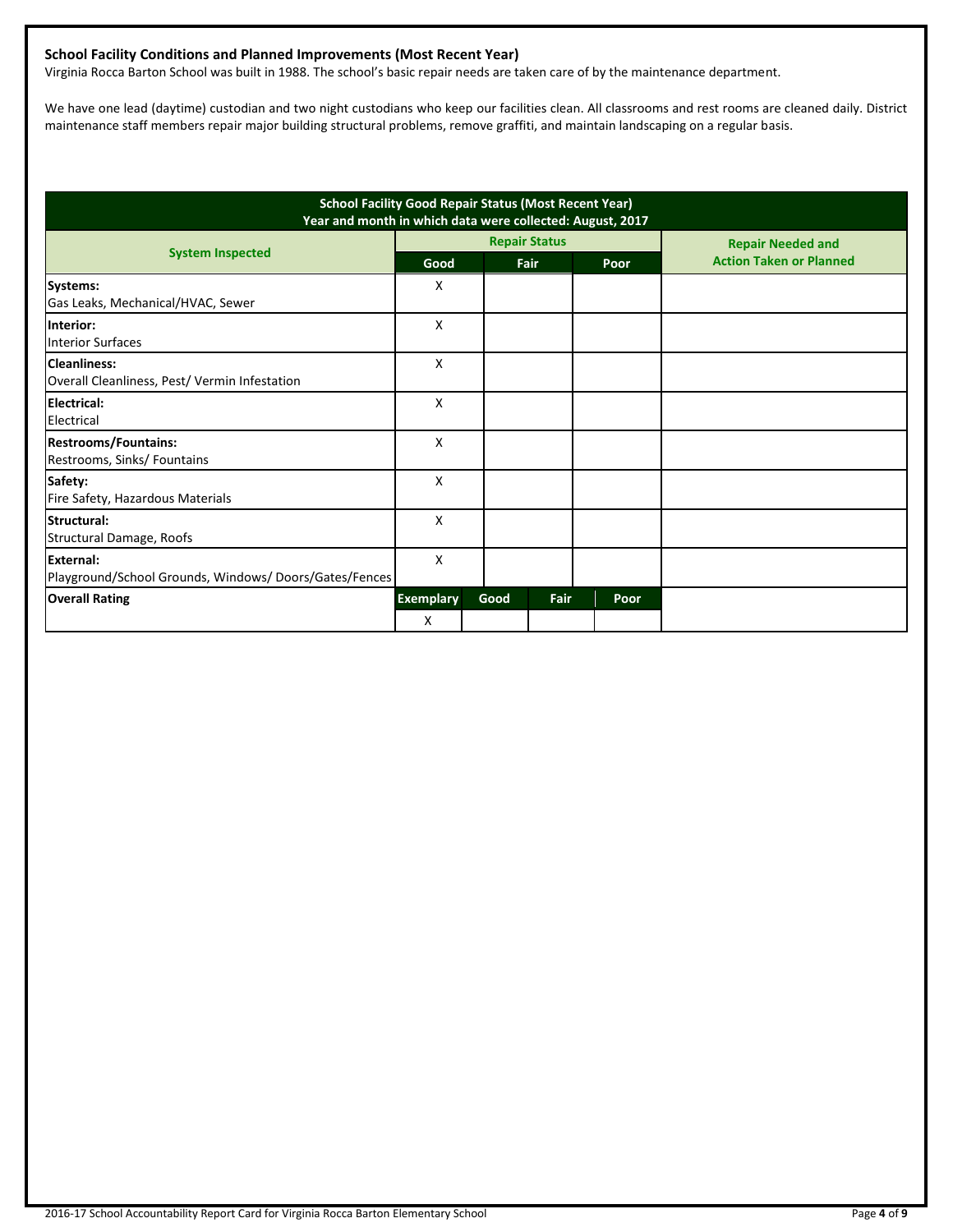# **B. Pupil Outcomes**

#### **State Priority: Pupil Achievement**

The SARC provides the following information relevant to the State priority: Pupil Achievement (Priority 4):

- Statewide assessments (i.e., California Assessment of Student Performance and Progress [CAASPP] System, which includes the Smarter Balanced Summative Assessments for students in the general education population and the California Alternate Assessments [CAAs] for English language arts/literacy [ELA] and mathematics given in grades three through eight and grade eleven. The CAAs have replaced the California Alternate Performance Assessment [CAPA] for ELA and mathematics, which were eliminated in 2015. Only eligible students may participate in the administration of the CAAs. CAA items are aligned with alternate achievement standards, which are linked with the Common Core State Standards [CCSS] for students with significant cognitive disabilities); and
- The percentage of students who have successfully completed courses that satisfy the requirements for entrance to the University of California and the California State University, or career technical education sequences or programs of study

| 2016-17 CAASPP Results for All Students |                                                                                              |                                  |    |    |              |         |  |
|-----------------------------------------|----------------------------------------------------------------------------------------------|----------------------------------|----|----|--------------|---------|--|
|                                         | <b>Percent of Students Meeting or Exceeding the State Standards</b><br>$(grades 3-8 and 11)$ |                                  |    |    |              |         |  |
| <b>Subject</b>                          |                                                                                              | <b>District</b><br><b>School</b> |    |    | <b>State</b> |         |  |
|                                         | $15 - 16$<br>$16-17$<br>15-16<br>$16-17$                                                     |                                  |    |    |              | $16-17$ |  |
| ELA                                     | 23                                                                                           | 25                               | 24 | 28 | 48           | 48      |  |
| Math                                    | 16                                                                                           | 17                               | 18 | 21 | 36           | 37      |  |

Percentages are not calculated when the number of students tested is ten or less, either because the number of students in this category is too small for statistical accuracy or to protect student privacy.

| <b>CAASPP Test Results in Science for All Students</b>                                                     |                                                  |           |                                          |    |    |    |
|------------------------------------------------------------------------------------------------------------|--------------------------------------------------|-----------|------------------------------------------|----|----|----|
| <b>Percent of Students Scoring at Proficient or Advanced</b><br>(meeting or exceeding the state standards) |                                                  |           |                                          |    |    |    |
| <b>Subject</b>                                                                                             | <b>District</b><br><b>School</b><br><b>State</b> |           |                                          |    |    |    |
|                                                                                                            | $14 - 15$                                        | $15 - 16$ | 14-15<br>$15 - 16$<br>14-15<br>$15 - 16$ |    |    |    |
| Science                                                                                                    | 30                                               | 37        | 31                                       | 28 | 56 | 54 |

Note: Science test results include California Standards Tests (CSTs), California Modified Assessment (CMA), and California Alternate Performance Assessment (CAPA) in grades five, eight, and ten.

Note: Scores are not shown when the number of students tested is ten or less, either because the number of students in this category is too small for statistical accuracy or to protect student privacy.

Note: The 2016-17 data are not available. The California Department of Education is developing a new science assessment based on the Next Generation Science Standards for California Public Schools (CA NGSS). The new California Science Test (CAST) was piloted in spring 2017. The CST and CMA for Science will no longer be administered.

| Grade | 2016-17 Percent of Students Meeting Fitness Standards |          |        |  |  |
|-------|-------------------------------------------------------|----------|--------|--|--|
| Level | 4 of 6                                                | $5$ of 6 | 6 of 6 |  |  |
|       | 16.8                                                  |          |        |  |  |

Percentages are not calculated when the number of students tested is ten or less, either because the number of students in this category is too small for statistical accuracy or to protect student privacy.

| 2015-16 CAASPP Results by Student Group<br>Science (grades 5, 8, and 10) |                           |                   |                            |                               |  |  |  |
|--------------------------------------------------------------------------|---------------------------|-------------------|----------------------------|-------------------------------|--|--|--|
|                                                                          | <b>Number of Students</b> |                   | <b>Percent of Students</b> |                               |  |  |  |
| <b>Group</b>                                                             | <b>Enrolled</b>           | with Valid Scores | w/ Valid Scores            | <b>Proficient or Advanced</b> |  |  |  |
| <b>All Students</b>                                                      | 105                       | 104               | 99.1                       | 36.5                          |  |  |  |
| <b>Male</b>                                                              | 58                        | 57                | 98.3                       | 28.1                          |  |  |  |
| Female                                                                   | 47                        | 47                | 100.0                      | 46.8                          |  |  |  |
| <b>Hispanic or Latino</b>                                                | 103                       | 102               | 99.0                       | 35.3                          |  |  |  |
| Socioeconomically Disadvantaged                                          | 96                        | 95                | 99.0                       | 35.8                          |  |  |  |
| <b>English Learners</b>                                                  | 52                        | 51                | 98.1                       | 13.7                          |  |  |  |

Science test results include CSTs, CMA, and CAPA in grades five, eight, and ten. The "Proficient or Advanced" is calculated by taking the total number of students who scored at Proficient or Advanced on the science assessment divided by the total number of students with valid scores. Scores are not shown when the number of students tested is ten or less, either because the number of students in this category is too small for statistical accuracy or to protect student privacy.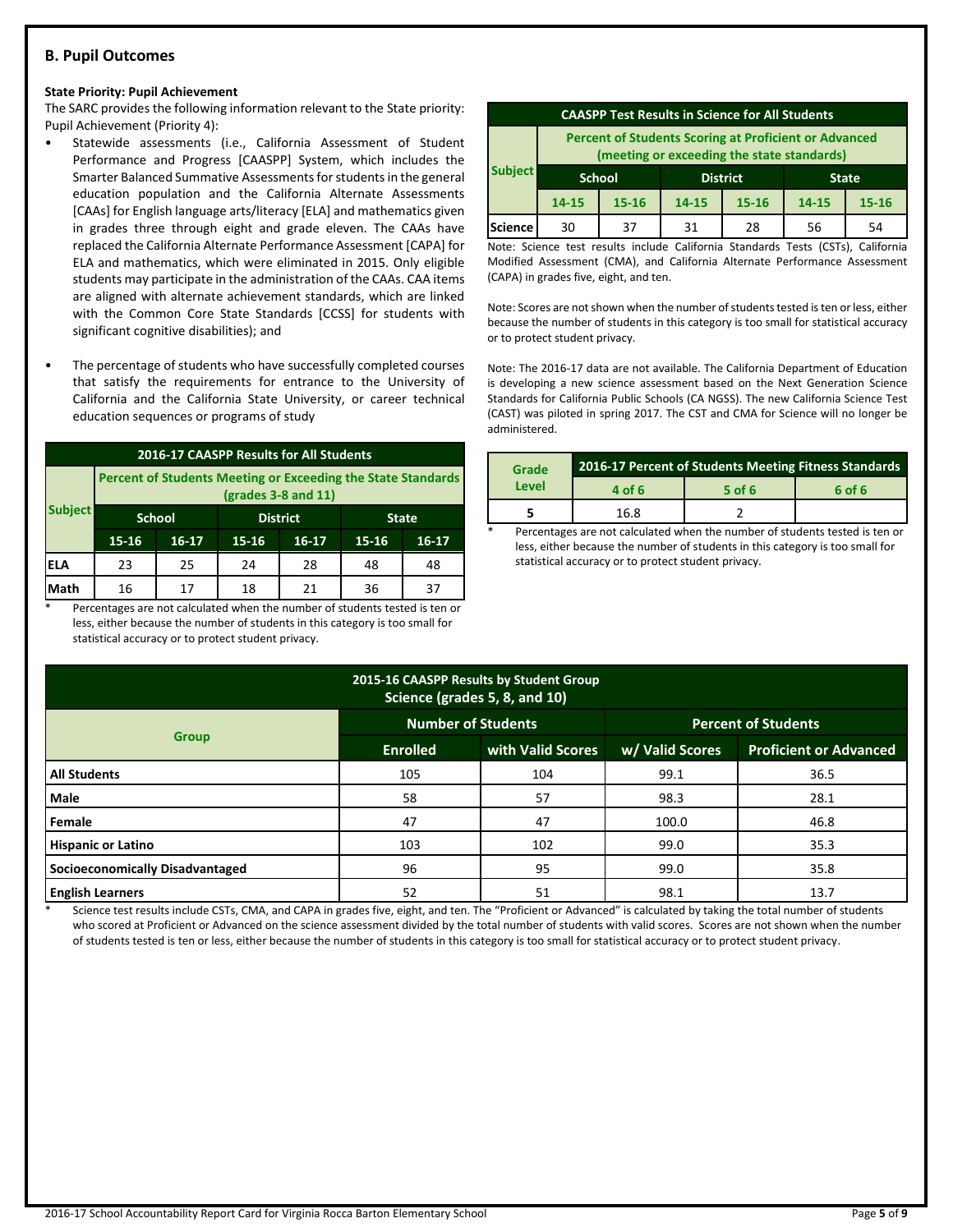| School Year 2016-17 CAASPP Assessment Results - English Language Arts (ELA)<br>Disaggregated by Student Groups, Grades Three through Eight and Eleven |                                   |                                |                                 |                                          |  |
|-------------------------------------------------------------------------------------------------------------------------------------------------------|-----------------------------------|--------------------------------|---------------------------------|------------------------------------------|--|
| <b>Student Group</b>                                                                                                                                  | <b>Total</b><br><b>Enrollment</b> | <b>Number</b><br><b>Tested</b> | <b>Percent</b><br><b>Tested</b> | <b>Percent</b><br><b>Met or Exceeded</b> |  |
| <b>All Students</b>                                                                                                                                   | 442                               | 424                            | 95.93                           | 25                                       |  |
| Male                                                                                                                                                  | 218                               | 208                            | 95.41                           | 25                                       |  |
| Female                                                                                                                                                | 224                               | 216                            | 96.43                           | 25                                       |  |
| Asian                                                                                                                                                 | $- -$                             | --                             | $- -$                           | $-$                                      |  |
| <b>Hispanic or Latino</b>                                                                                                                             | 418                               | 407                            | 97.37                           | 24.82                                    |  |
| White                                                                                                                                                 | $- -$                             | --                             |                                 |                                          |  |
| Socioeconomically Disadvantaged                                                                                                                       | 403                               | 392                            | 97.27                           | 24.74                                    |  |
| <b>English Learners</b>                                                                                                                               | 406                               | 394                            | 97.04                           | 24.11                                    |  |
| <b>Students with Disabilities</b>                                                                                                                     | 37                                | 37                             | 100                             | 10.81                                    |  |
| <b>Students Receiving Migrant Education Services</b>                                                                                                  | 41                                | 38                             | 92.68                           | 18.42                                    |  |

Note: ELA test results include the Smarter Balanced Summative Assessment and the CAA. The "Percent Met or Exceeded" is calculated by taking the total number of students who met or exceeded the standard on the Smarter Balanced Summative Assessment plus the total number of students who met the standard (i.e., achieved Level 3–Alternate) on the CAAs divided by the total number of students who participated in both assessments.

Note: Double dashes (--) appear in the table when the number of students is ten or less, either because the number of students in this category is too small for statistical accuracy or to protect student privacy.

Note: The number of students tested includes all students who participated in the test whether they received a score or not; however, the number of students tested is not the number that was used to calculate the achievement level percentages. The achievement level percentages are calculated using only students who received scores.

| School Year 2016-17 CAASPP Assessment Results - Mathematics<br>Disaggregated by Student Groups, Grades Three through Eight and Eleven |                                   |                                |                                 |                                          |  |  |
|---------------------------------------------------------------------------------------------------------------------------------------|-----------------------------------|--------------------------------|---------------------------------|------------------------------------------|--|--|
| <b>Student Group</b>                                                                                                                  | <b>Total</b><br><b>Enrollment</b> | <b>Number</b><br><b>Tested</b> | <b>Percent</b><br><b>Tested</b> | <b>Percent</b><br><b>Met or Exceeded</b> |  |  |
| <b>All Students</b>                                                                                                                   | 442                               | 435                            | 98.42                           | 16.78                                    |  |  |
| Male                                                                                                                                  | 218                               | 214                            | 98.17                           | 18.22                                    |  |  |
| Female                                                                                                                                | 224                               | 221                            | 98.66                           | 15.38                                    |  |  |
| Asian                                                                                                                                 | $- -$                             | $\overline{\phantom{m}}$       | --                              | --                                       |  |  |
| <b>Hispanic or Latino</b>                                                                                                             | 418                               | 414                            | 99.04                           | 16.43                                    |  |  |
| White                                                                                                                                 | $- -$                             | $\overline{\phantom{m}}$       | $- -$                           | --                                       |  |  |
| <b>Socioeconomically Disadvantaged</b>                                                                                                | 403                               | 399                            | 99.01                           | 16.54                                    |  |  |
| <b>English Learners</b>                                                                                                               | 406                               | 402                            | 99.01                           | 15.92                                    |  |  |
| <b>Students with Disabilities</b>                                                                                                     | 37                                | 37                             | 100                             | 8.11                                     |  |  |
| <b>Students Receiving Migrant Education Services</b>                                                                                  | 41                                | 41                             | 100                             | 9.76                                     |  |  |

Note: Mathematics test results include the Smarter Balanced Summative Assessment and the CAA. The "Percent Met or Exceeded" is calculated by taking the total number of students who met or exceeded the standard on the Smarter Balanced Summative Assessment plus the total number of students who met the standard (i.e., achieved Level 3–Alternate) on the CAAs divided by the total number of students who participated in both assessments.

Note: Double dashes (--) appear in the table when the number of students is ten or less, either because the number of students in this category is too small for statistical accuracy or to protect student privacy.

Note: The number of students tested includes all students who participated in the test whether they received a score or not; however, the number of students tested is not the number that was used to calculate the achievement level percentages. The achievement level percentages are calculated using only students who received scores.

# **C. Engagement**

#### **State Priority: Parental Involvement**

The SARC provides the following information relevant to the State priority: Parental Involvement (Priority 3):

• Efforts the school district makes to seek parent input in making decisions for the school district and each schoolsite.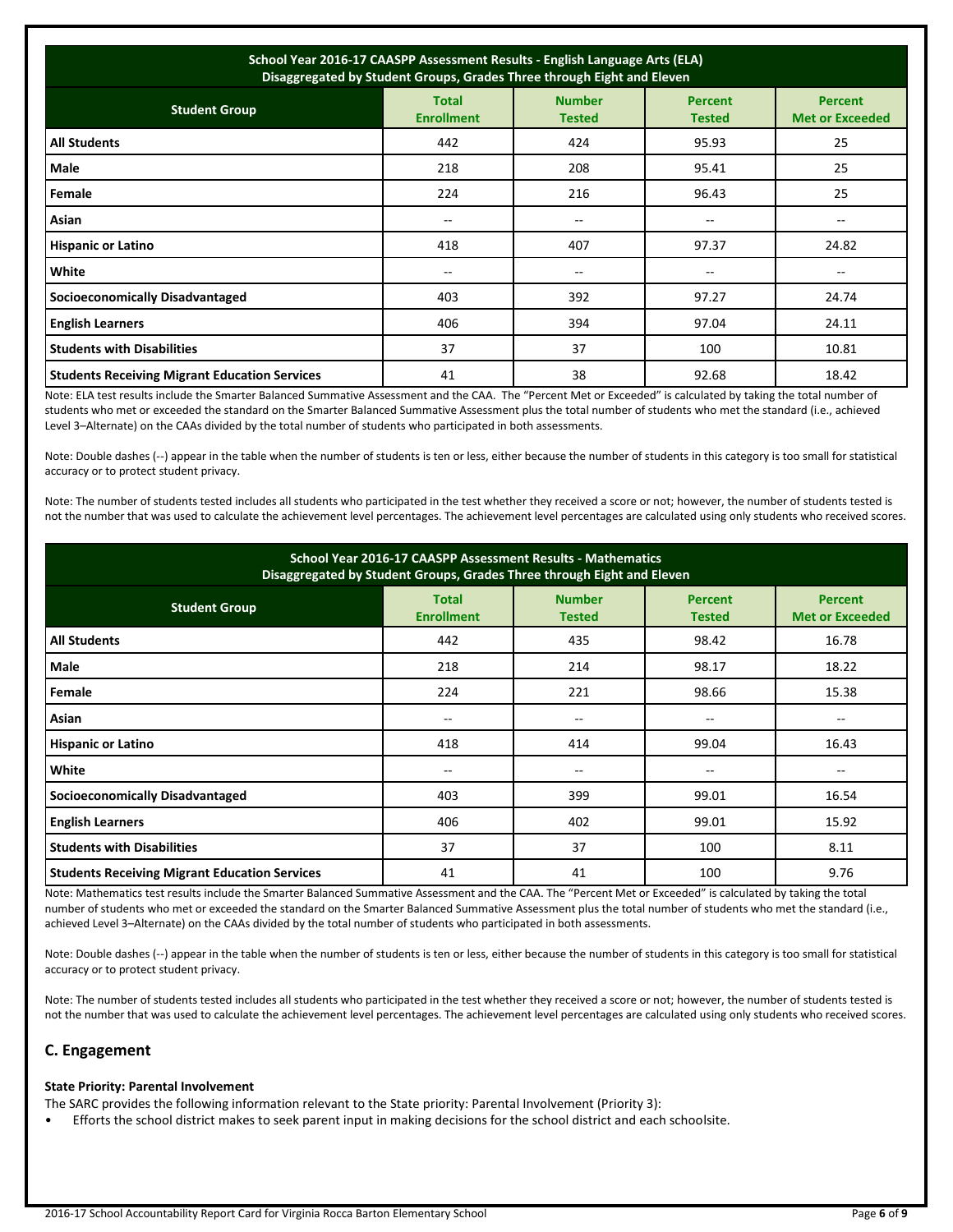### **Opportunities for Parental Involvement (School Year 2017-18)**

Virginia Rocca Barton parents serve on our School Site Council, ELAC and DELAC. They help us make decisions about what is best for our school. We ask all parents to come to Back-to-School Night in the fall and Open House in the spring. Parents have the opportunity to participate in our Coffee Klatch which meet once a month and offer important presentations of need for our parents and community. Along with the Coffee Klatch, we have parent workshops presented by Parenting Partners, and Family Meals Challenge. We also have a Parent Patrol Program, which consists of parents who are trained as volunteers in order to promote safety on campus. We have an annual "Grandparents Day" in which grandparents are brought in as guests and they read to their grandchildren. We have parent-teacher conferences in November and March. We have a family functions each year that promote community participation, such as educational fund-raisers, fall and winter programs, PTO, and Family Reading Night. Parents are also welcome to visit their children's classrooms. If you are interested in participating in any of the parent involvement opportunities at the school, please contact Alberto Jaramillo, Principal, at (831) 753-5770.

#### **State Priority: School Climate**

The SARC provides the following information relevant to the State priority: School Climate (Priority 6):

- Pupil suspension rates;
- Pupil expulsion rates; and
- Other local measures on the sense of safety.

#### **School Safety Plan**

The last revision of our school Emergency Preparedness Plan includes procedures for emergencies such as Fire, Earthquakes and Intruder Alerts, exit routes, and inventories of emergency supplies. We make the plan available in the school office and it is reviewed with all staff at our first staff meeting. Monthly drills take place for fire, earthquake, and lockdowns. Emergency preparedness trainings for all staff members take place annually.

Campus supervisors monitor the school grounds before and after school, at recess, and at lunchtime. Additionally, at recess, two teachers and two supervisors provide yard duty supervision. Teachers regularly review the rules for safe, responsible behavior. All visitors are required to sign in at the office, where they receive a visitor's badge. Along with this we also have our Parent Patrol, whom help with the supervision of our students and campus. They make sure that all visitors do have their visitors pass before going on campus.

| <b>Suspensions and Expulsions</b> |                    |         |         |  |  |  |  |
|-----------------------------------|--------------------|---------|---------|--|--|--|--|
| <b>School</b>                     | 2014-15            | 2015-16 | 2016-17 |  |  |  |  |
| <b>Suspensions Rate</b>           | 0.9                | 0.0     | 0.0     |  |  |  |  |
| <b>Expulsions Rate</b>            | 0.0                | 0.0     | 0.0     |  |  |  |  |
| <b>District</b>                   | 2014-15            | 2015-16 | 2016-17 |  |  |  |  |
| <b>Suspensions Rate</b>           | 1.1                | 1.0     | 0.5     |  |  |  |  |
| <b>Expulsions Rate</b>            | 0.0                | 0.0     | 0.0     |  |  |  |  |
| <b>State</b>                      | 2014-15<br>2015-16 |         | 2016-17 |  |  |  |  |
| <b>Suspensions Rate</b>           | 3.8                | 3.7     | 3.6     |  |  |  |  |
| <b>Expulsions Rate</b>            | 0.1                | 0.1     | 0.1     |  |  |  |  |

# **D. Other SARC Information**

The information in this section is required to be in the SARC but is not included in the state priorities for LCFF.

| 2017-18 Federal Intervention Program                |               |                 |  |  |  |  |
|-----------------------------------------------------|---------------|-----------------|--|--|--|--|
| <b>Indicator</b>                                    | <b>School</b> | <b>District</b> |  |  |  |  |
| <b>Program Improvement Status</b>                   | Not in PI     | In PI           |  |  |  |  |
| <b>First Year of Program Improvement</b>            |               | 2004-2005       |  |  |  |  |
| Year in Program Improvement                         | Year 3        |                 |  |  |  |  |
| Number of Schools Currently in Program Improvement  | 8             |                 |  |  |  |  |
| Percent of Schools Currently in Program Improvement | 61.5          |                 |  |  |  |  |

# **Academic Counselors and Other Support Staff at this School**

| <b>Number of Full-Time Equivalent (FTE)</b>                |    |  |  |  |
|------------------------------------------------------------|----|--|--|--|
| <b>Academic Counselor</b>                                  | n  |  |  |  |
| <b>Counselor (Social/Behavioral or Career Development)</b> |    |  |  |  |
| Library Media Teacher (Librarian)                          | 1  |  |  |  |
| Library Media Services Staff (Paraprofessional)            | 1  |  |  |  |
| <b>Psychologist</b>                                        | .5 |  |  |  |
| <b>Social Worker</b>                                       | O  |  |  |  |
| <b>Nurse</b>                                               | O  |  |  |  |
| Speech/Language/Hearing Specialist                         |    |  |  |  |
| <b>Resource Specialist</b>                                 |    |  |  |  |
| Other                                                      |    |  |  |  |
| <b>Average Number of Students per Staff Member</b>         |    |  |  |  |
| <b>Academic Counselor</b>                                  |    |  |  |  |

One Full Time Equivalent (FTE) equals one staff member working full time; one FTE could also represent two staff members who each work 50 percent of full time.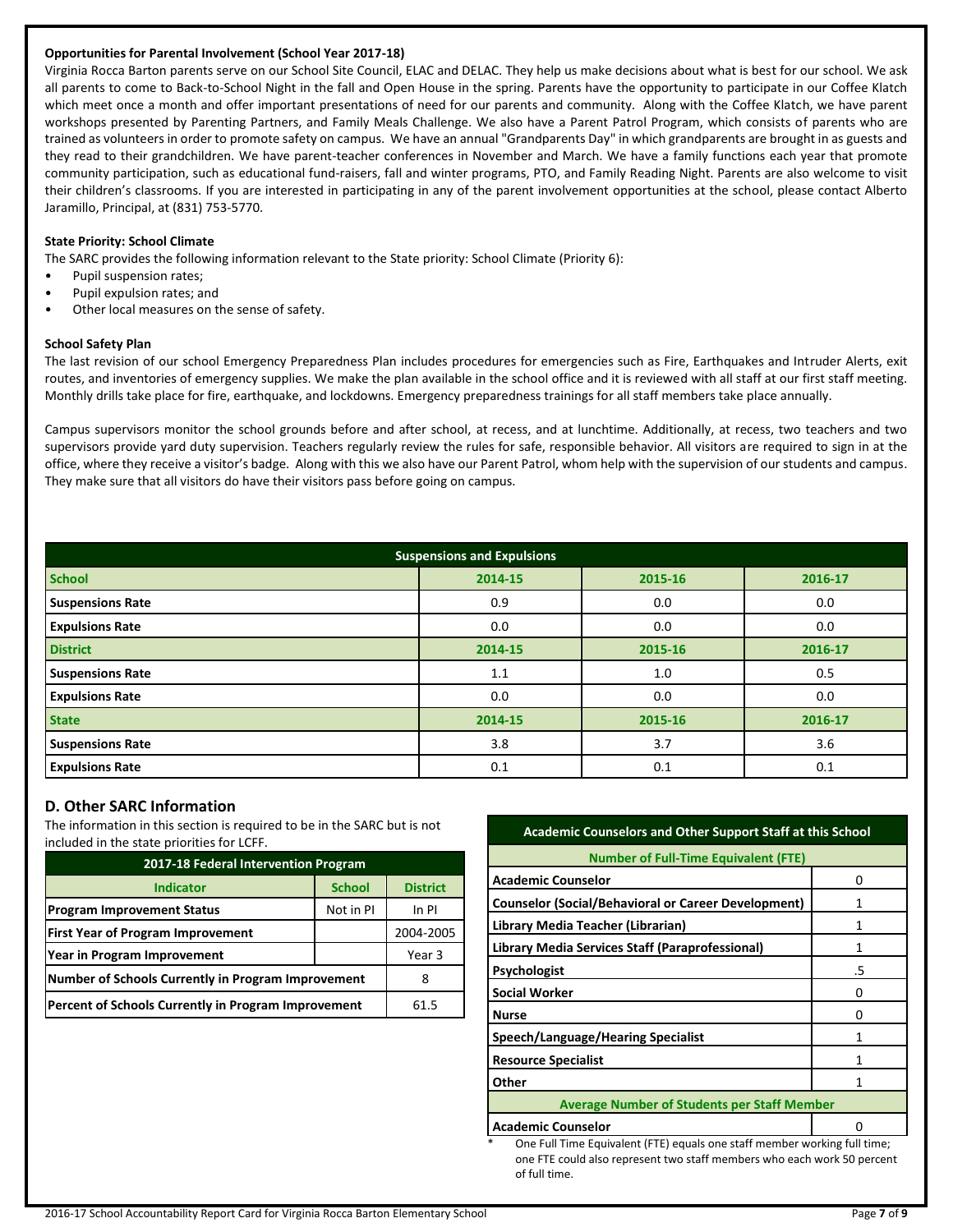|                | Average Class Size and Class Size Distribution (Elementary) |         |                              |         |   |                 |   |                         |   |             |                 |  |
|----------------|-------------------------------------------------------------|---------|------------------------------|---------|---|-----------------|---|-------------------------|---|-------------|-----------------|--|
|                |                                                             |         | <b>Number of Classrooms*</b> |         |   |                 |   |                         |   |             |                 |  |
| Grade          | <b>Average Class Size</b>                                   |         | $1 - 20$                     |         |   | $21 - 32$       |   | $33+$                   |   |             |                 |  |
|                | 2014-15                                                     | 2015-16 | 2016-17                      | 2014-15 |   | 2015-16 2016-17 |   | 2014-15 2015-16 2016-17 |   | $2014 - 15$ | 2015-16 2016-17 |  |
| К              | 30                                                          | 29      | 26                           |         |   | 1               | 5 | 5                       | 4 |             |                 |  |
| 1              | 28                                                          | 21      | 25                           |         | 2 |                 | 4 | 3                       | 5 |             |                 |  |
| $\overline{2}$ | 27                                                          | 28      | 25                           |         |   |                 | 4 | 4                       | 4 |             |                 |  |
| 3              | 22                                                          | 24      | 23                           |         |   | 1               | 5 | 5                       | 4 |             |                 |  |
| 4              | 25                                                          | 28      | 28                           |         |   |                 | 4 | 4                       | 4 |             |                 |  |
| 5              | 24                                                          | 31      | 26                           |         |   |                 | 4 | 3                       | 4 |             |                 |  |
| 6              | 31                                                          | 24      | 28                           |         | 1 |                 | 2 | 3                       | 4 |             |                 |  |

Number of classes indicates how many classes fall into each size category (a range of total students per class).

#### **Professional Development provided for Teachers**

The major areas of professional development for teachers in 2016-2017 included the following:

- Standards-based planning for instruction, learning and assessment
- Explicit Direct Instruction
- Bilingual Transference (for teachers facilitating Alternative Bilingual Education classes)
- Lesson Design and Engagement
- Coaching Cycles (for Academic Coaches)
- Teaching to the Math standards
- PBIS
- Restorative Justice
- GLAD Training
- Grade Level Team (GLT) release time
- GuidedLanguage Acquisition Design (GLAD) Training
- K-2 Literacy
- Close Reading
- CABE

Professional development was delivered through grade level sessions during regular work days with release time for classroom teachers.

Teachers were supported during implementation by the site's Academic Coach.

| FY 2015-16 Teacher and Administrative Salaries                                                                                                  |                                  |                                                                         |  |  |  |
|-------------------------------------------------------------------------------------------------------------------------------------------------|----------------------------------|-------------------------------------------------------------------------|--|--|--|
| <b>Category</b>                                                                                                                                 | <b>District</b><br><b>Amount</b> | <b>State Average for</b><br><b>Districts In Same</b><br><b>Category</b> |  |  |  |
| <b>Beginning Teacher Salary</b>                                                                                                                 | \$41,752                         | \$48,678                                                                |  |  |  |
| <b>Mid-Range Teacher Salary</b>                                                                                                                 | \$67,888                         | \$78,254                                                                |  |  |  |
| <b>Highest Teacher Salary</b>                                                                                                                   | \$94,604                         | \$96,372                                                                |  |  |  |
| <b>Average Principal Salary (ES)</b>                                                                                                            | \$114,725                        | \$122,364                                                               |  |  |  |
| <b>Average Principal Salary (MS)</b>                                                                                                            |                                  | \$125,958                                                               |  |  |  |
| <b>Average Principal Salary (HS)</b>                                                                                                            |                                  | \$126,758                                                               |  |  |  |
| <b>Superintendent Salary</b>                                                                                                                    | \$190,800                        | \$212,818                                                               |  |  |  |
| <b>Percent of District Budget</b>                                                                                                               |                                  |                                                                         |  |  |  |
| <b>Teacher Salaries</b>                                                                                                                         | 33%                              | 38%                                                                     |  |  |  |
| <b>Administrative Salaries</b><br>$\mathbf{r}$ . The set of the function of the set of the set of the set of the set of the set of $\mathbf{r}$ | 6%                               | 5%                                                                      |  |  |  |

**FY 2015-16 Expenditures Per Pupil and School Site Teacher Salaries Level Expenditures Per Pupil Average Teacher Total Restricted Unrestricted Salary School Site- District**  $$4,178$   $$655$   $$3,523$  \$66,778 **-**  $\bullet$   $\bullet$   $\bullet$  \$5,549 \$68,478  $\bullet$  **|**  $\bullet$  | \$6,574 | \$78,363 **Percent Difference: School Site/District | -36.5 | 3.0 Percent Difference: School Site/ State** | -24.9 | -5.7

Cells with  $\blacklozenge$  do not require data.

\* For detailed information on salaries, see the CDE Certificated Salaries & Benefits webpage a[t www.cde.ca.gov/ds/fd/cs/.](http://www.cde.ca.gov/ds/fd/cs/)